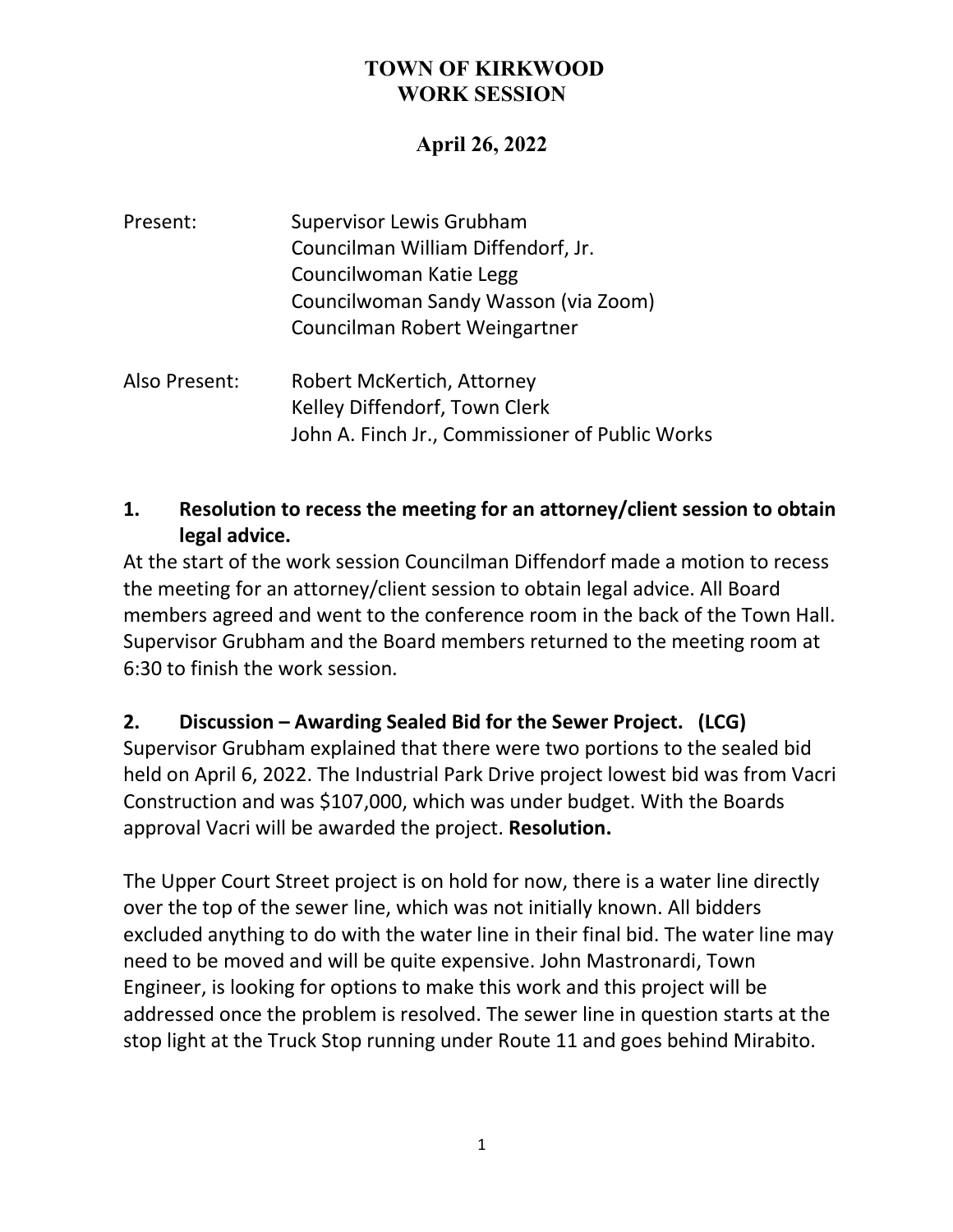## **April 26, 2022**

#### **3. Summer Schedule: (LCG) Resolution combining the June 28, 2022 Work Session and the July 5, 2022 Town Board Meeting into one night to be held July 5, 2022.**

Councilman Diffendorf reminded the Board that the July summer meeting is usually held the last week of June to avoid the fourth of July vacations. The Board agreed to move the work session and meeting combination to Wednesday, June 29, 2022. It won't be held on Tuesday, June 28, 2022 due to the primary election.

> **Resolution combining the July 26, 2022 Work Session and the August 2, 2022 Town Board Meeting into one night to be held August 2, 2022.**

**Resolution combining the August 30, 2022 Work Session and the September 6, 2022 Town Board Meeting into one night to be held September 6, 2022.**

### *Resolutions.*

- **4. Resolution scheduling a Special Town Board Meeting for December 27, 2022, after the Work Session, for the purpose of auditing year end bills and any other business that may come before the Board. (LCG)** *Resolution.*
- **5. Discussion – pursuant to section 3A(e) of Local Law No. 2-1979 entitled "A Local Law Regulating the Use of Parks of the Town of Kirkwood", authorizing the Town Clerk to issue a permit to the Kirkwood Town Fair, Inc., for the use of the entire Kirkwood Veterans River Park on August 11, 12, and 13, 2022 without any permit fee to guarantee proper clean up after each use. (LCG)** *Resolution.*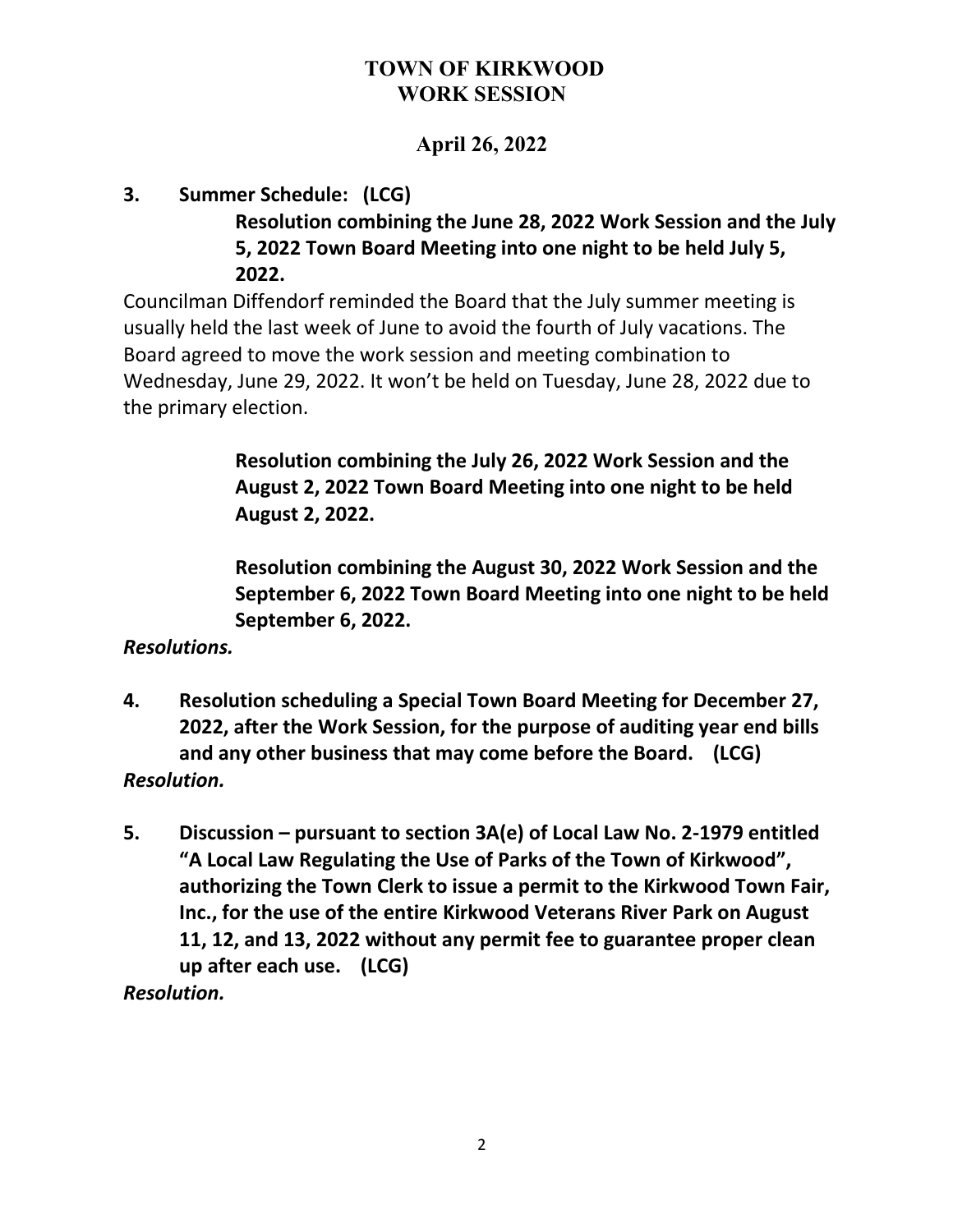## **April 26, 2022**

## **6. Discussion – Merit Increase for Chad Moran. (LCG)**

Supervisor Grubham proposed a merit increase for Chad Moran, Code Enforcement Officer. After Jim Kavaleski resigned in 2018 as Fire Inspector that job was added to Chad Moran's duties and his hours were increased from 30 hours per week to 40 hours per week. That saved the Town about \$10,800. Supervisor Grubham proposed Chad Moran receive \$1.50 per hour increase, which would bring his yearly salary to \$47,611. He does a great job, is largely responsible for getting many of the derelict buildings in the Town down, and puts forth every effort to get to the bottom of many issues. Supervisor Grubham did a comparison with other Town Code Officer salaries and found Chad Moran is underpaid. All Board members were in agreement for the increase. *Resolution.*

### **7. Discussion – Projects needed this year – Grange Hall Road, Veterans River Park, and the Town Hall. (LCG)**

Supervisor Grubham provided a list of maintenance items that should be done this year around the Town and encouraged the Board members to take a look at the items listed so a decision could be made in the near future. Getting the projects done now will save more money in the long run before they get worse. A list of potential projects is on file on in the Town Clerk's office.

### **8. Discussion – Water & Sewer – Water meters, water usage, and how to get meters done. (LCG)**

Supervisor Grubham explained that many water meters still need to get installed. About 30% of the water usage in the Town is unaccounted for and not having the new meters installed may be part of that discrepancy if the old ones aren't working properly. Some of the unaccounted water usage is from flushing hydrants, possible leaks, and many other things. John Finch is going to investigate this issue and get everything back on track.

Supervisor Grubham is proposing to hire someone part-time for three months this summer to install water meters. Sue Glovich is compiling a list of phone numbers and addresses so letters can be sent telling residents their meter needs to be changed, then residents will be called to set up dates and times for the meter change. The plan would be for the part-time laborer to get as many done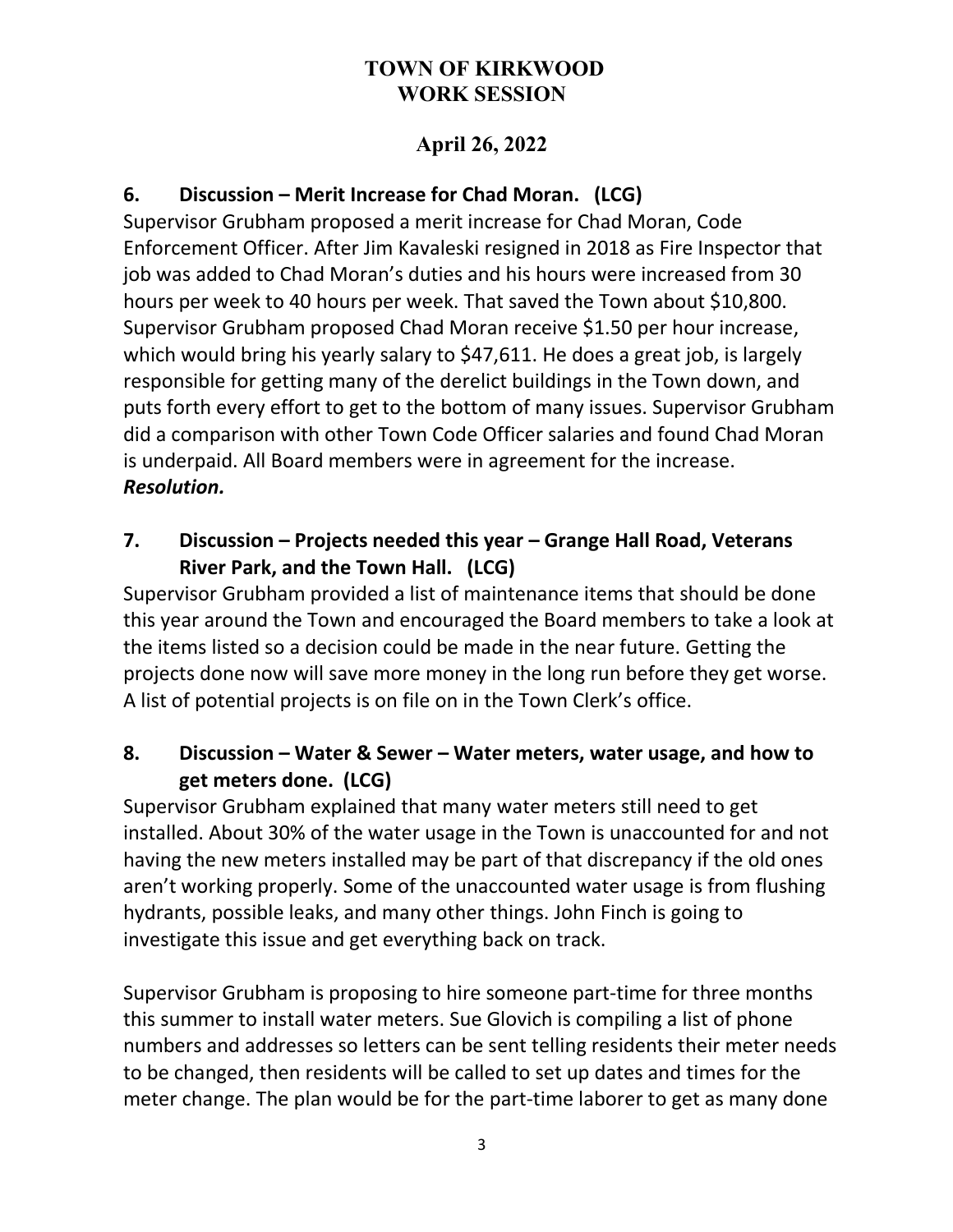# **April 26, 2022**

as possible in three months. Councilman Weingartner mentioned that the rate of pay may need to be increased to get any interest in the position. We lost a good worker in the past because people can go elsewhere and make more money. Supervisor Grubham said there is money in the budget to pay for this opening due to Tyler Harpell's resignation.

## **9. Discussion – Resolution amending Resolution # 60-22 appointing Karen Myers as a Member of the Board of Assessment Review for a term to expire September 30, 2026. (LCG)**

The term expiration date was listed wrong on the original resolution. *Resolution.*

### **10. Discussion – Abolishing one Town Justice position. (LCG/RHM)**

Supervisor Grubham reiterated from past meetings that because of circumstances that have happened recently it appears the Town Court can get along with just one Justice.

Mr. McKertich explained the procedure for eliminating a Justice position is the adoption of a resolution, which is authorized under Town law. The resolution is subject to permissive referendum, petitions can be submitted following the adoption of the resolution to call for an election on the issue of whether or not to eliminate one of the Town Justice positions. The Town law does specifically authorize the Town to reduce the number of Justices from two to one for any town.

Councilman Weingartner inquired if this is being looked at because Justice Hawkes retired and the Town Court was able to continue business with just one Justice. Supervisor Grubham agreed with that and also mentioned that Justice Coe was gone for a while and Justice Hawkes was able to cover that situation alone before retiring. Justice Hawkes has now been gone for over a month and everything seems to be running smoothly with no complaints. Councilman Diffendorf agreed with Supervisor Grubham and Councilman Weingartner, it sounds right and it could save the Town a lot of money. Mr. McKertich will draft a resolution and it can be discussed and voted on next week. *Resolution.*